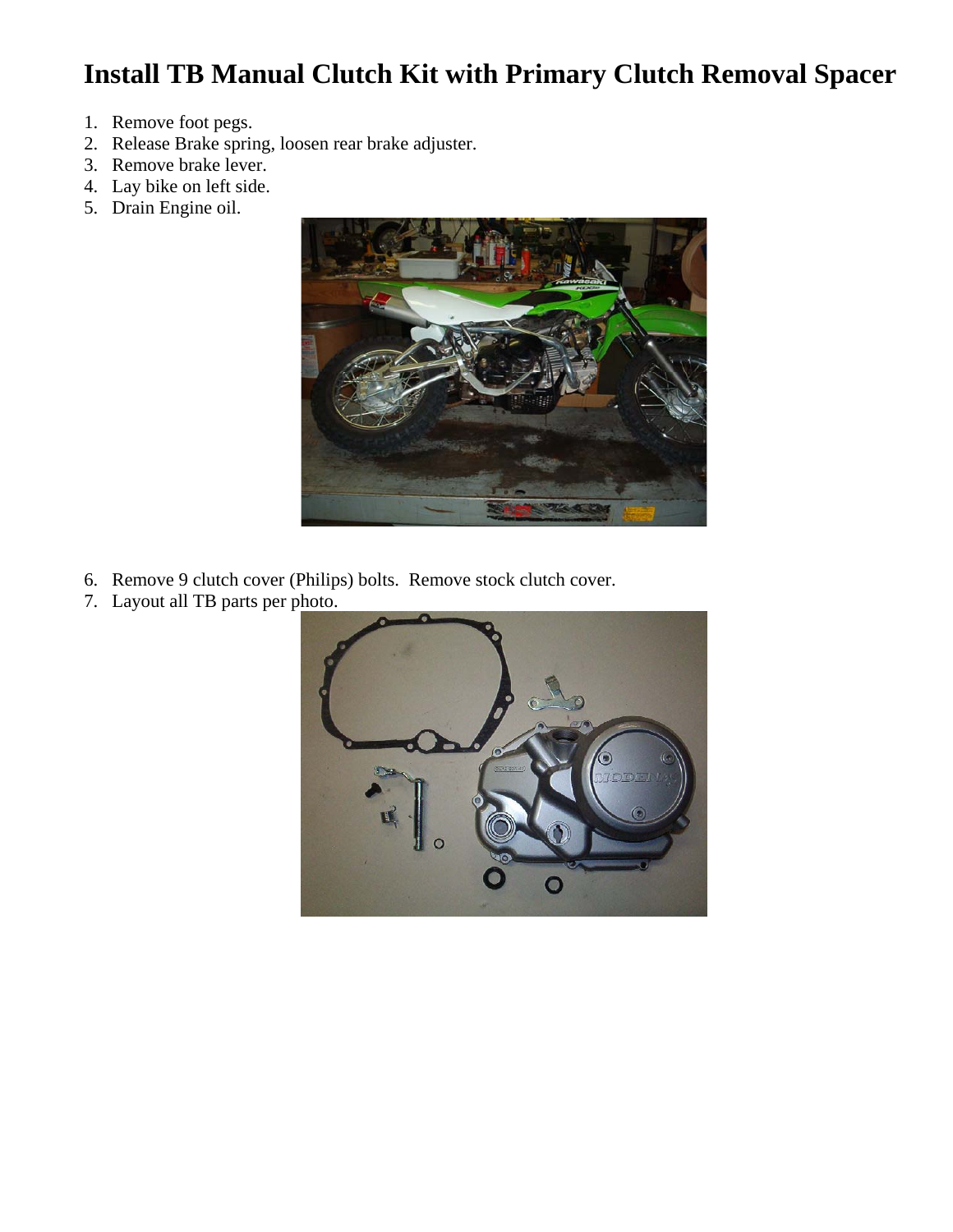## 8. Install oil window with WD-40.



9. Install kick start seal.



10. Install small o-ring on shaft located in the groove.

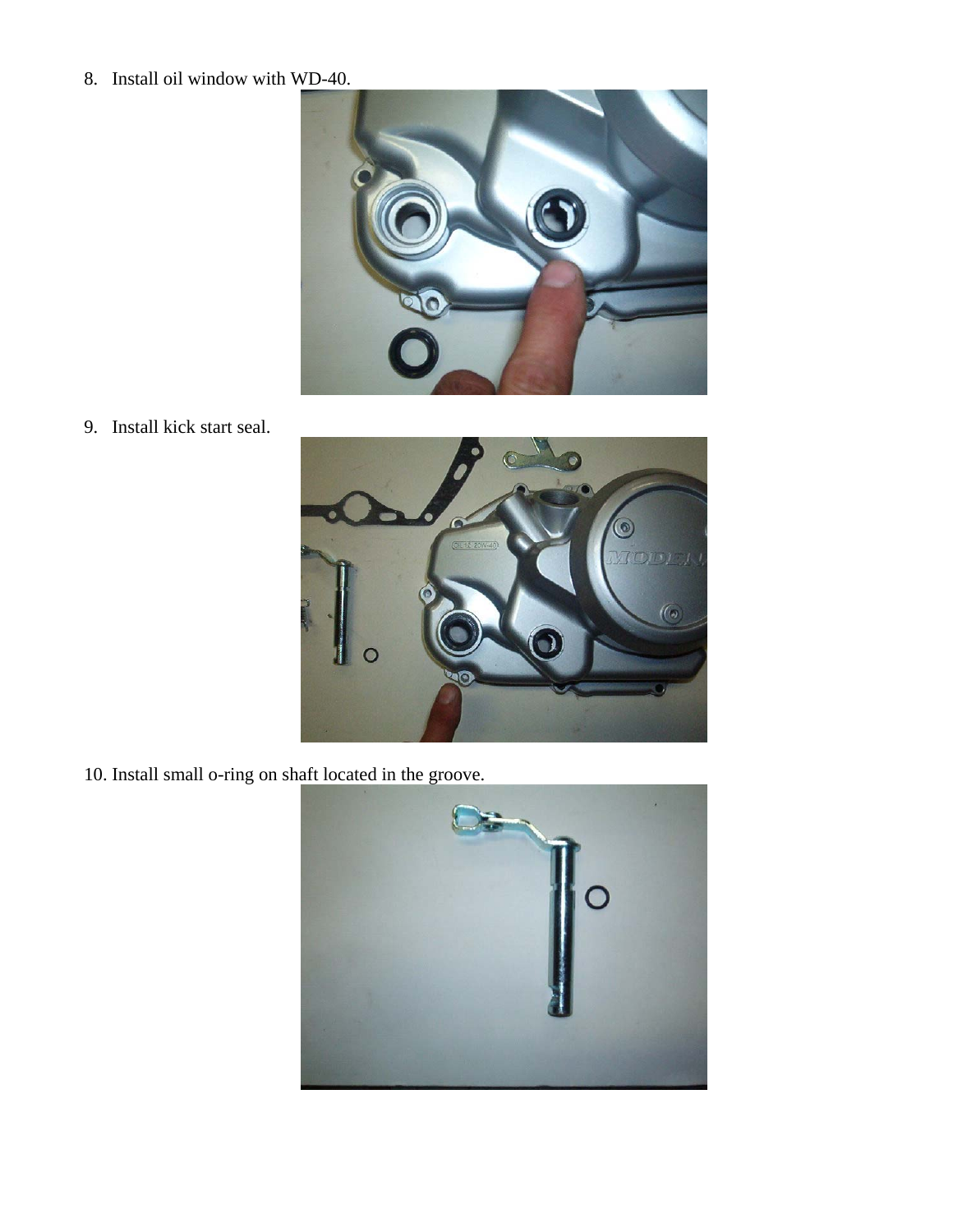11. Install coil spring on shaft.



12. Install shaft into new cover.



13. Install top hat into hole and rotate clutch cable arm until top hat locks in and arm can actuate the top hat in and out when cable arm is rotated.

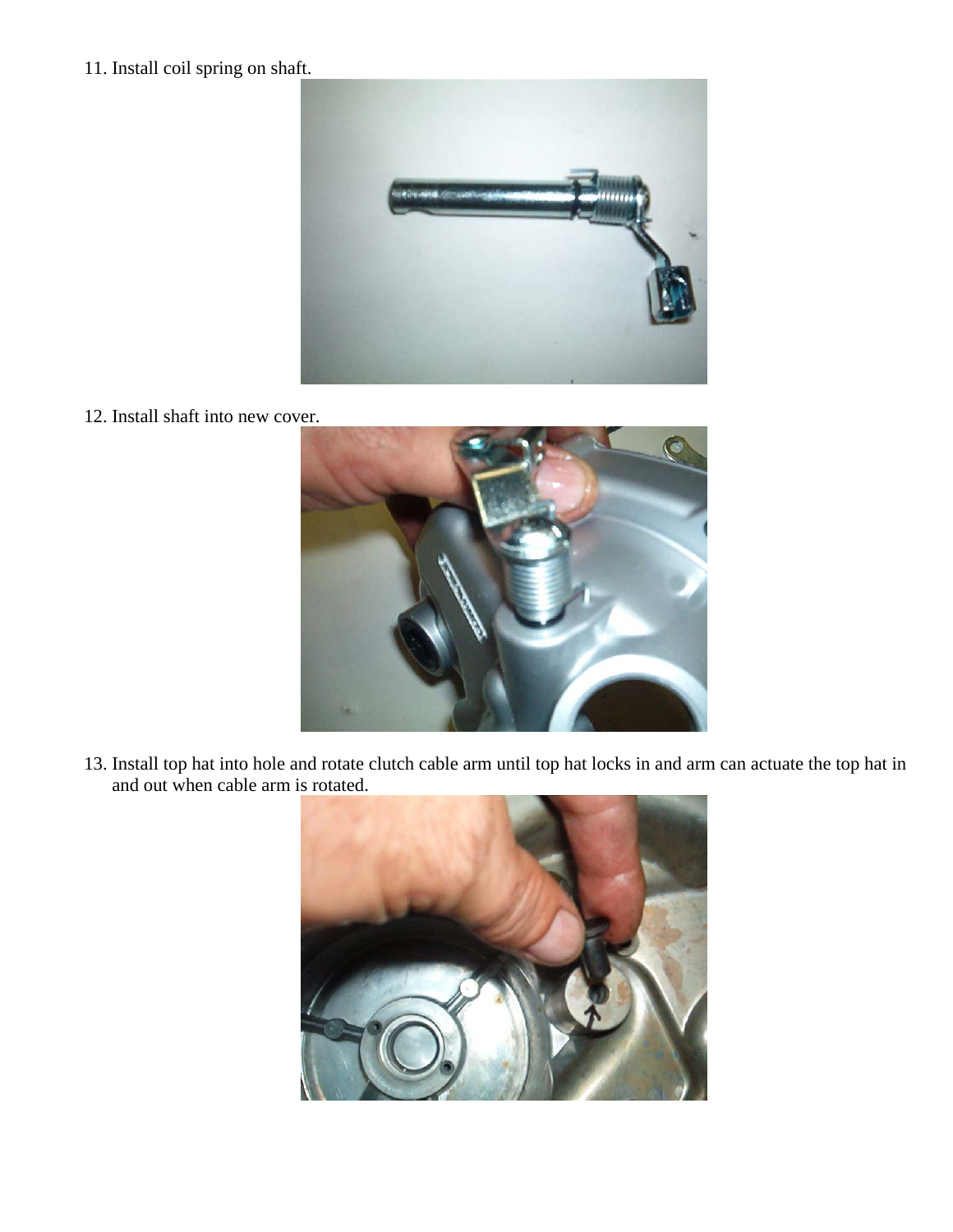- 14. Clean gasket surface completely on engine.
- 15. Be sure to reinstall case locating dowels into engine (2 places).
- 16. Install new gasket (provided).



17. Remove crank shaft oil seal from stock cover and reinstall into new clutch cover. Tighten screws to hold into place.

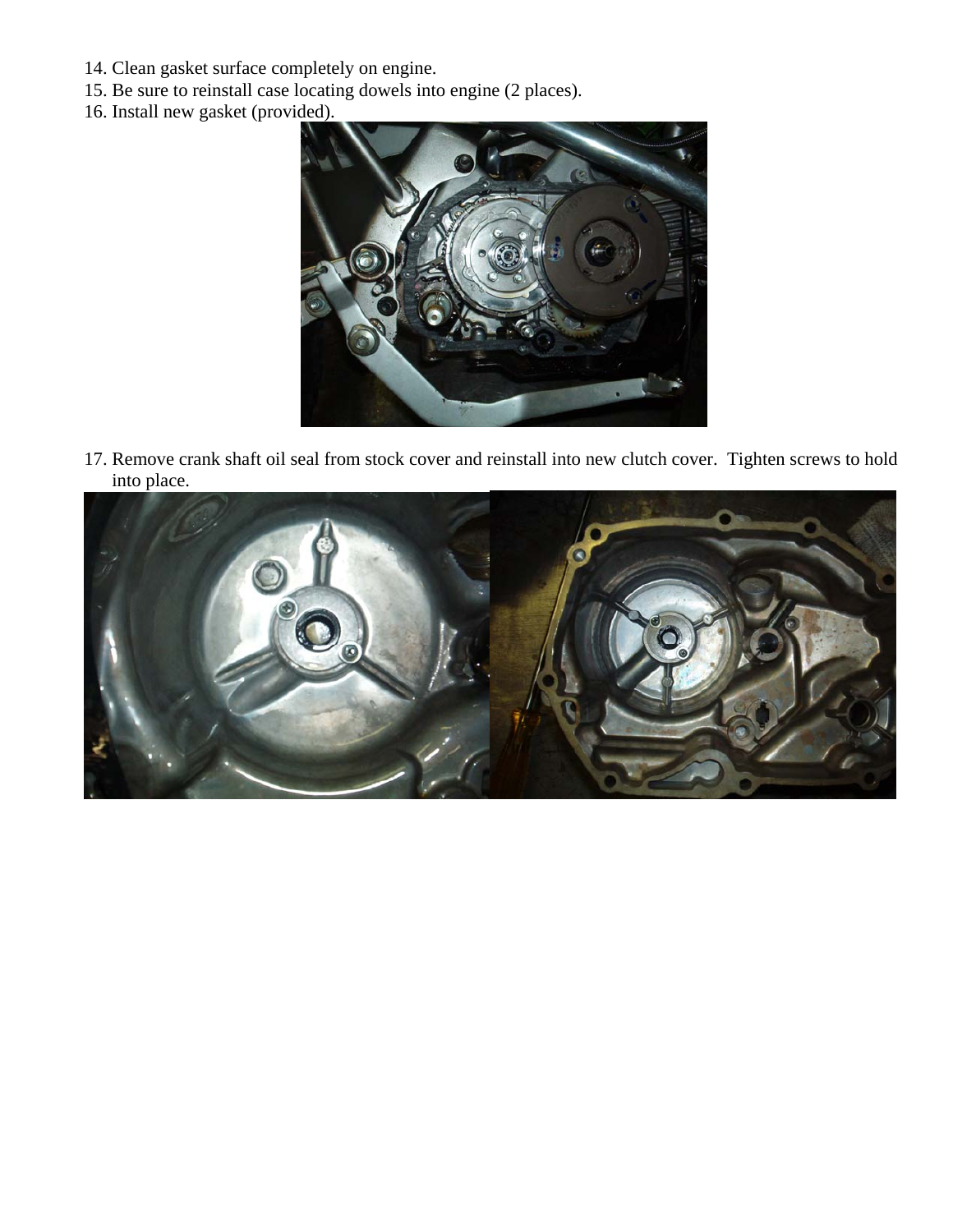18. Remove stock bearing assembly and arm from shift shaft, leaving only the ball bearing in clutch hub. 19. Remove all the items in below photos.



NOTE: This next section will show you how to install the Primary Clutch Removal Spacer. If you want to keep the automatic clutch, skip to number 30.

- 20. Remove bearing and retainer from clutch.
- 21. Remove 19mm nut from the clutch. (use impact wrench)
- 22. Remove the 19mm nut from the primary clutch housing. (use impact wrench)
- 23. Remove both the clutch and primary clutch housing together.
- 24. Remove the clutch shoe and clutch bearing from the primary housing.
- 25. Reinstall the clutch and primary clutch housing together.
- 26. Install Trail Bikes spacer into housing.
- 27. Install clutch collar into housing.
- 28. Reinstall the (2) 19mm nuts that hold the clutch and housing.
- 29. Reinstall the bearing and retainer back into the clutch.



**Remove these parts**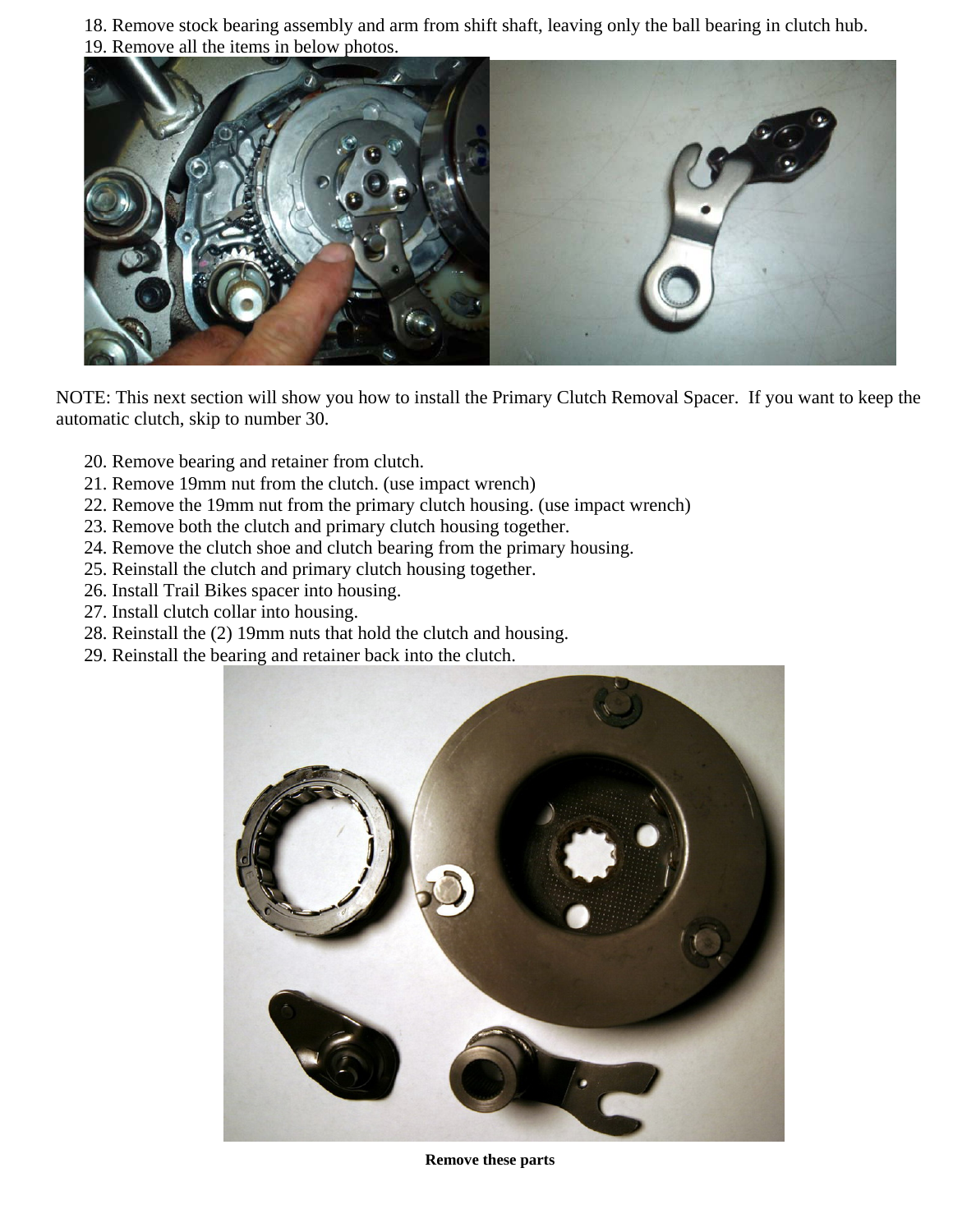30. This is what it should look like before you install new Trail Bikes cover.



**Auto Clutch intact** 



**Auto Clutch removed**